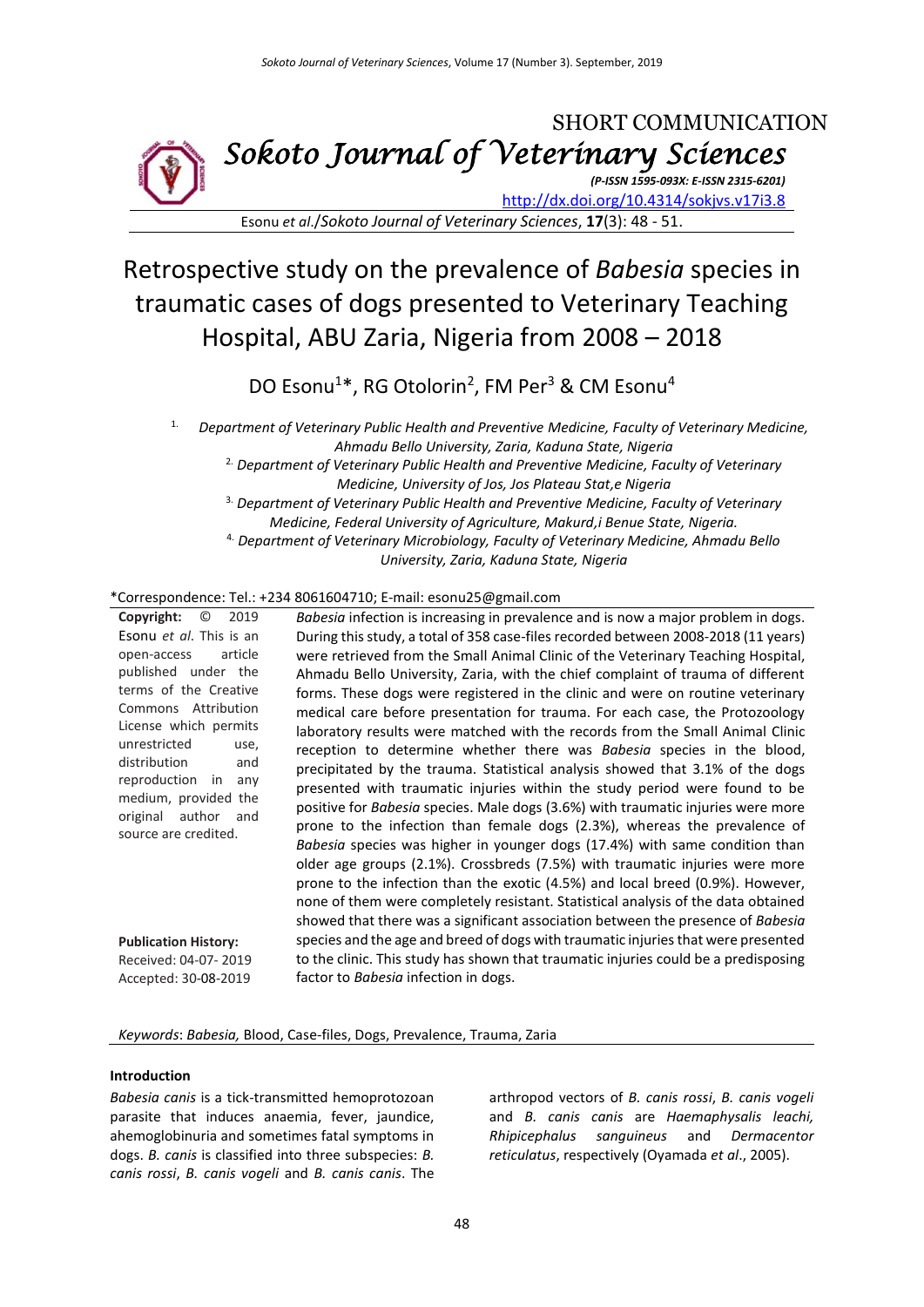There are more than 100 known *Babesia* species. Babesiosis is one of the most common infectious diseases of mammals worldwide and it has gained increasing interest as its zoonotic potential has become increasingly recognized (Homer *et al*., 2000). The increasing number of canine *Babesia* species, geographical distribution, varying tick vectors and modes of transmission often result in diverse of pathogenic and clinical presentations (Ayoob *et al.,* 2010).

The clinical and pathological presentation of canine babesiosis varies and is also dependent on the species/subspecies responsible for the infection; however, the classical presentations often include: thrombocytopaenia, febrile syndrome (fever, anorexia, depression, dehydration) and haemolytic syndrome (anaemia, bilirubinuria, haemolysis) in acute cases while the chronic form corresponds to prolonged convalescence characterized by depression (Solano-Gallego *et al*., 2008).

Like other mammalian hosts, dogs are susceptible to intestinal parasitic helminthes and protozoa, including species of epidemiological significance that may be a source of severe disease for humans (Bajer *et al.,* 2010). Dogs may also be infected with pathogenic haemoparasites including *Babesia* species (Nalubamba *et al.,* 2011). Canine babesiosis has been described as an emerging veterinary problem worldwide (Irwin, 2009).

Transmission of *Babesia* parasite to the canine host is by the bite of specific ixodid tick vectors. Thus, the specie of *Babesia* prevalent in a particular area is influenced by the presence of the specific tick vector in that geographical area (Matjila *et al*., 2004). Infection in dog may also occur by direct transmission via blood transfer from dog bites, blood transfusion or transplacental transmission (Uilenberg, 2006).

*Babesia* infections are traditionally diagnosed based on the detection of the parasites in thin blood smears stained with Giemsa, Romanowsky and field stains under a microscope. The blood smears prepared from capillary blood and buffy coat readily reveals the parasites since the parasitized erythrocytes tend to sludge in the capillaries and also preferentially parasitize the reticulocytes over the mature red blood cell (Bohm *et al.,* 2005).

Trauma encompasses physical or psychological injury to a human or animal (WebMD, 2008) Physical injury can be caused by nonpenetrating (blunt) or penetrating trauma. Blunt trauma includes vehicular trauma, crush/compression or acceleration/deceleration injury. Traumatic injury can result in acute death due to overwhelming primary damage, initial survival and subsequent death due to complications (delayed haemorrhage,

multiorgan dysfunction, infection or sepsis) or patient survival to discharge (Sauaia, 1995).

The systemic response to severe injury involves interactions across the haemostatic, inflammatory, endocrine and neurological systems, aggravating initial damage caused by hypoperfusion (shock) and reperfusion. Endothelium activated by exposure to inflammatory cytokines becomes more porous, allowing mediators of tissue damage to gain access to the intercellular space. The systemic responses to major trauma are also associated with lowered ability to fight infection, leading to sepsis and further activation of the destructive inflammatory response (Lord *et al*., 2014). Severe injury is associated with the Systemic Inflammatory Response Syndrome (SIRS) (Zhang *et al*., 2010). The inflammatory response also includes rapid activation of the complement system – initial activation is followed by consumption and a subsequent imbalance in the components of the complement cascade, which is one of many factors that reduces the ability of the body to defend against microorganisms (Burk *et al*., 2012).

The aim of the study was to determine the prevalence of *Babesia* species in traumatic cases of dogs presented to the Small Animal Clinic of the Veterinary Teaching Hospital, ABU Zaria. This may add more knowledge to this disease in Zaria, which in turn may help to control the disease, through avoiding as much as possible the exposure of dogs to different forms of trauma which depresses their immunity, predisposing them to this disease.

# **Materials and Methods**

## *Study design*

Total of 358 case-files recorded between 2008-2018 (11 years) were retrieved from the Small Animal Clinic of the Veterinary Teaching Hospital, Ahmadu Bello University, Zaria. All had the chief complaint of trauma of different forms. History revealed that the dogs were registered and were receiving routine veterinary medical care such as tick bath, deworming, vaccination etc. before presentation for trauma. History also revealed that blood samples were collected from the cephalic vein of all the dogs presented and sent to the Protozoology laboratory for haemoparasite screening. The blood samples containing Ethylene Di-amine Tetra-acetic Acid (EDTA) were examined using Giemsa stained thin blood smears to detect *Babesia* species pyriform and or round shape piroplasms in red blood cells.

For each case-file, the Protozoology laboratory results were matched with the records from the small animal clinic reception to determine whether there was *Babesia* species in the blood, possibly precipitated by the trauma.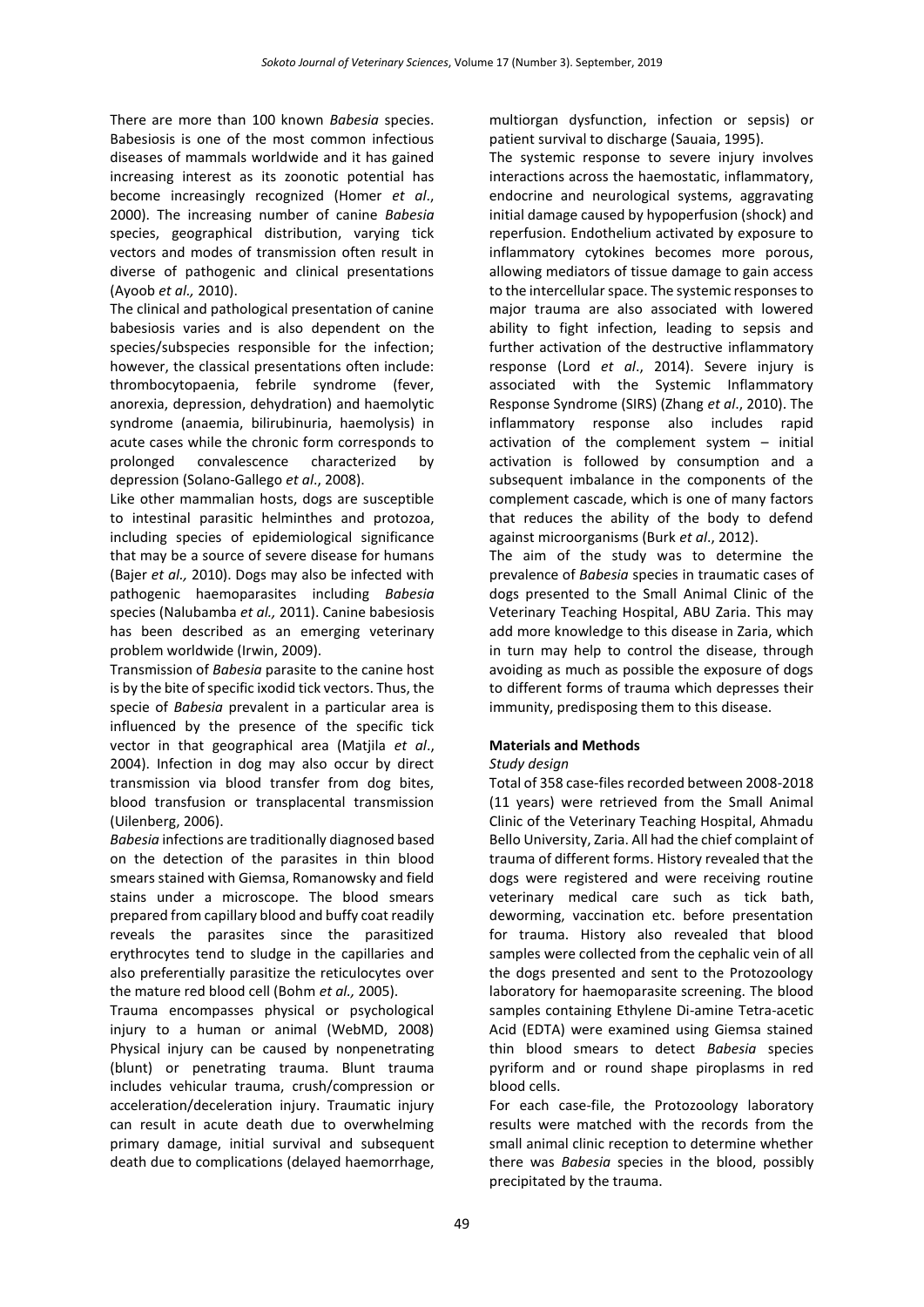#### *Data analysis*

Data retrieved from the case-files were analyzed with Statistical Package for Social Science (SPSS) version 20.0. Chi-square was used to determine association between *Babesia* species and factors such as age, sex and breed. Odds ratio (OR) and 95% confidence interval were used on dichotomous variables to test the strength of association. P values ≤ 0.05 were considered significant.

### **Results and Discussion**

The overall prevalence of *Babesia* species in dogs with traumatic injuries was 3.1% (Table 1). Higher prevalence of *Babesia* species was observed in dogs less than one year of age (17.4%) with traumatic injuries than dogs of at least one year of age (2.1%) with traumatic injuries. Statistical analysis of the data revealed that there was significant association (p=0.00) between the presence of *Babesia* species and age of dogs with traumatic injuries that were presented to the clinic. Information from the analyzed data also revealed that male dogs (3.6%) with traumatic injuries could be more prone to *Babesia* infection than female dogs (2.3%) with the same condition, though there was no significant association (p=0.491) between the presence of *Babesia* species and sex of dogs with traumatic injuries. The highest percentages of *Babesia* species positive cases were found in crossbreds (7.5%), followed by exotic breeds (4.5%), whereas lowest percentages were found in local breeds (0.9%). Statistical analysis of the data showed that there was significant association (p=0.004) between the presence of *Babesia* species and breed of dogs with traumatic injuries that were presented to the clinic within the period.

The results of the present study suggest that dogs < 1 year of age were more likely to be infected with

*Babesia* species than the dogs of other ages with traumatic injuries. This may be due to an increased susceptibility to infection or less immunity due to traumatic injury. On the other hand, the older dogs were less prone to *Babesia* infection this may be due to non-specific or innate factors possessed by the hosts which act as natural protective element (Levy *et al*., 1982). The study suggests that male dogs could be more prone to this disease than the females, which indicates bite wounds or blood transmission during fighting contact in male dogs, thus possible routes of transmission for *Babesia* parasite. The study also showed that the most susceptible breed of dogs in Zaria were crossbred dogs, followed by the exotic and the local breed. This may be due to the modification of genetic traits in the course of breeding which may lead to changes in innate immunity, increasing susceptibility to the infection.

Traumatic injuries may result in loss of continuity, loss of function, pain and haemorrhage. The most frequent causes of trauma in small animals are automobile accidents, bites from other animals, broken glass and other sharp objects. The location, nature and extent of the lesions vary from the smallest abrasion to gross lacerations that are badly contaminated and accompanied by complicating internal injuries like splenic ruptures. Other organs of the immune system which may be traumatized in cases of Road Traffic Accident (RTA) include bone marrow, the thymus, various lymph nodes and aggregates of lymph tissue spread throughout the body. The possibility of trauma predisposing dogs to heavy tick infestation, probably by been immobilized as a result of the trauma exist, thus increased tick infestation in dog increases the chances of *Babesia* infection as ticks serve as vectors.

| <b>Factors</b> |                    | <b>Number</b><br>examined | <b>Number</b><br>positive | <b>Specific</b><br>rate $(\%)$ | Odds ratio<br>(OR)       | 95% confidence<br>interval on OR |
|----------------|--------------------|---------------------------|---------------------------|--------------------------------|--------------------------|----------------------------------|
| Age*           | $<$ 1 year         | 23                        | 4                         | 17.4                           | 9.87                     | 2.66-36.66                       |
|                | $\geq$ 1 year(ref) | 335                       | 7                         | 2.1                            | 1.0                      |                                  |
| $Sex***$       | Male               | 225                       | 8                         | 3.6                            | 1.60                     | 0.416-6.129                      |
|                | Female(ref)        | 133                       | 3                         | 2.3                            | 1.0                      |                                  |
| Breed***       | Local breed        | 229                       | 2                         | 0.9                            | $\overline{\phantom{a}}$ |                                  |
|                | Crossbred          | 107                       | 8                         | 7.5                            | $\overline{\phantom{a}}$ |                                  |
|                | Exotic breed       | 22                        | 1                         | 4.5                            | $\overline{\phantom{a}}$ |                                  |
|                | Total              | 358                       | 11                        | 3.1                            |                          |                                  |

**Table 1**: Prevalence of *Babesia* species in traumatic cases of dogs presented at the Veterinary Teaching Hospital, ABU Zaria from 2008 – 2018

Ref= reference category

 $*X=16.921$ , p= 0.000

\*\*X=0.474, p= 0.491

\*\*\*X= 10.848, p= 0.004